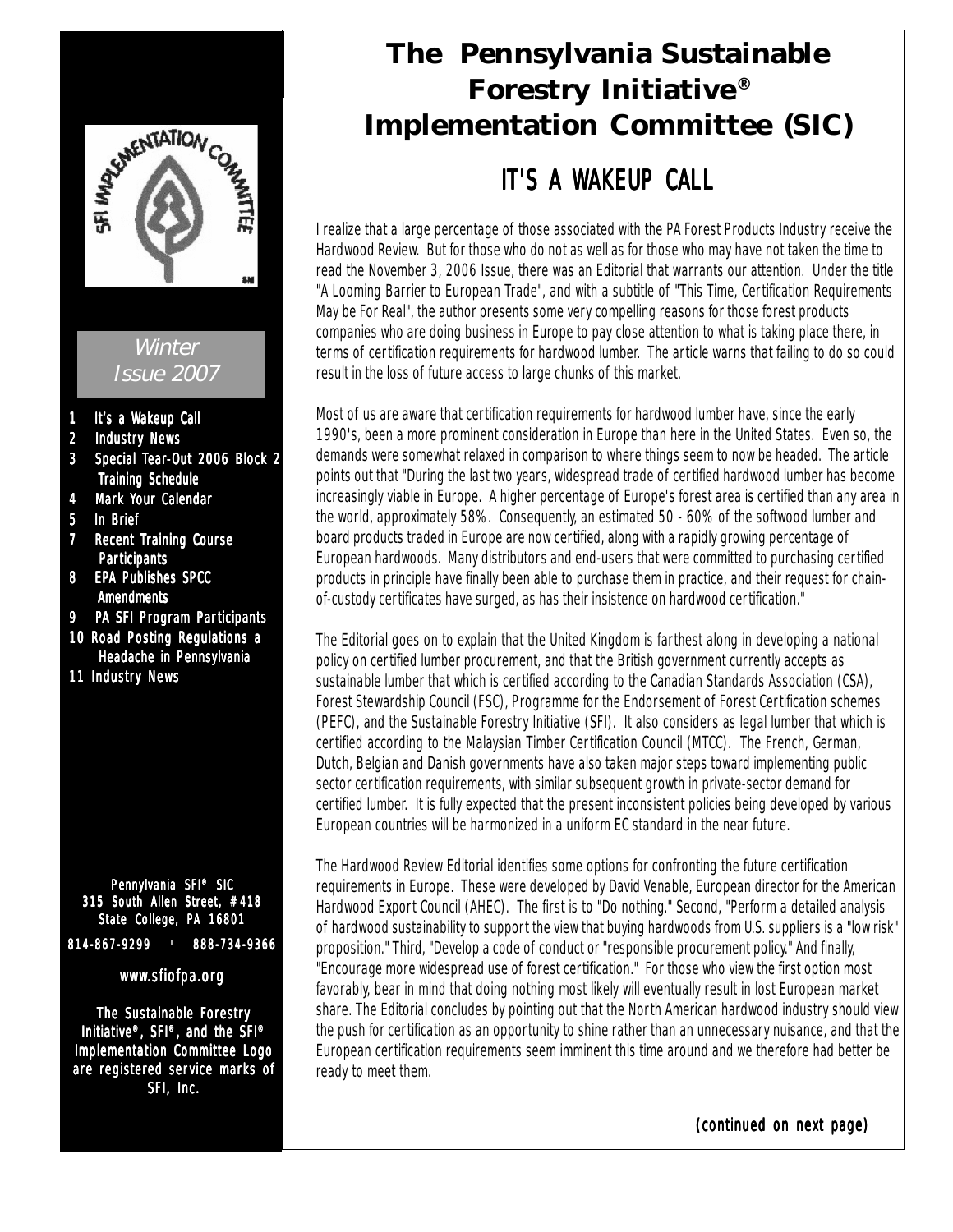#### **The Pennsylvania Sustainable Forestry Initiative® SIC**

## *Winter 2007* **(Issue #21)**

The Sustainable Forestry Initiative (SFI) program is a voluntary, industry driven effort developed to ensure that future generations will have the same abundant, healthy, and productive forests we enjoy today. Created in 1995 by the American Forest & Paper Association (the national trade organization representing the United States forest products industry), SFI is a program of comprehensive forestry and conservation practices.

In order to broaden the practice of sustainable forestry in our state, an Implementation Committee was formed to develop the Sustainable Forestry Initiative of Pennsylvania. Today, the PA SFI program works to ensure the progress of the national initiative, here in Pennsylvania.

#### SFI Implementation Committee (SIC) Members

Tom Buzby, Chairman, Weaber, Inc.\* Matt Andrews, Deer Park Lumber **John Bouch**, PA Veneers, Inc. **Bill Bow,** Appleton Papers, Inc. Charlie Brown, Glatfelter Pulp Wood Co.\* Keith Craig, PA HDC Dan Evans, Weyerhaeuser\* **Jim Finley**, Penn State University **James Grace**, PA DCNR Bob Hobbes, Hobbes Forestry Dave Jackson, Penn State Cooperative Ext. Val Kelmeckis, Temple Inland\* Mark King, Craftmaster Manufacturing, Inc. Jeff Kochel, Forest Investment Associates Dave Krumenacker, Krumenacker Lumber Co. Rich LaBrozzi, RAM Forest Products John Levavasseur, Hancock Forest Mangement **Paul Lyskava**, PFPA **Ken Manno**, PA SFI Gene Odato, Bureau of Forestry Ken Roberts, NewPage Corporation **Ron Rohall**, PACD Pat Sherren, NewPage Corporation Dave Sienko, Sienko Forest Products Kevin Stout, Allegheny Wood Products.\* Susan Stout, USDA Forest Service Sue Swanson, AHUG Mark Webb, Webb Forestry Consulting Jonathan Wirth, Walker Lumber Co. Jay Farrell, SFI, Inc. \*DENOTES SFI Program Par ticipant

Questions or comments regarding the PA SFI newsletter, contact 814-867-9299, 814-867-9299, 888-734-9366, or via e-mail at sfi@penn.com.

 **2**

## *It's a Wakeup Call*

#### *(continued)*

The most recent data indicates that EU member countries account for 22.7% of total U.S. hardwood exports by volume and 30.7% by value. For many Pennsylvania forest products industry companies, this market is extremely important to their present and future business success. I encourage everyone who has not seen the full Editorial previously referenced and whose business is significantly dependent on the European market, or has plans to participate in that market in the future, to contact the Hardwood Review to obtain a copy. They can be reached at 800-638-7206.

The Marno

Ken Manno Program Manager PA SFI Program

## **Industry News**

WSRI LEADS MAJOR LOG TRUCKING EFFICIENCY PILOT - Forest Resources Association, Inc. RELEASE – November 27, 2006

Rockville, MD – The Wood Supply Research Institute is launching a major pilot project in two Southern states to develop and evaluate centralized log truck dispatching systems, as well as the latest technology and methodology, as a model for increased wood fiber hauling efficiency.

"Increasing percent-loaded miles and optimizing trucking resources is a priority for improving the wood supply chain's operational efficiency," commented WSRI Executive Director Jim Fendig. "WSRI has decided to build and implement a new wood fiber transportation model on an operational scale, as the best way to learn and fine-tune systems that work. This will be applied research at its best."

WSRI will establish the two pilots in Alabama and South Carolina, in consultation with logging associations in both states.

The Project's Technical Team Leader, Buck Ford of International Paper, noted, "Decoupling trucking from woods operations, through centralized dispatching, provides the potential to increase percentloaded miles and optimize the use of scarce trucking resources. This project will test and evaluate technical and business issues for a system that can bring value to all supply chain participants."

The Alabama and South Carolina Projects will each entail developing a hauling network to enable a single, centrally dispatched trucking fleet to serve the fiber-hauling needs of dozens of independent contractors and several different mill organizations within a geographic nucleus. Ford estimates that each state's pilot project would start with 15 to 25 trucks, but that those fleets might grow to as large as 100 by the end of 2007. In the case of the Alabama pilot, WSRI has identified as many as seven different mill organizations that could potentially all participate.

**(continued on back page)**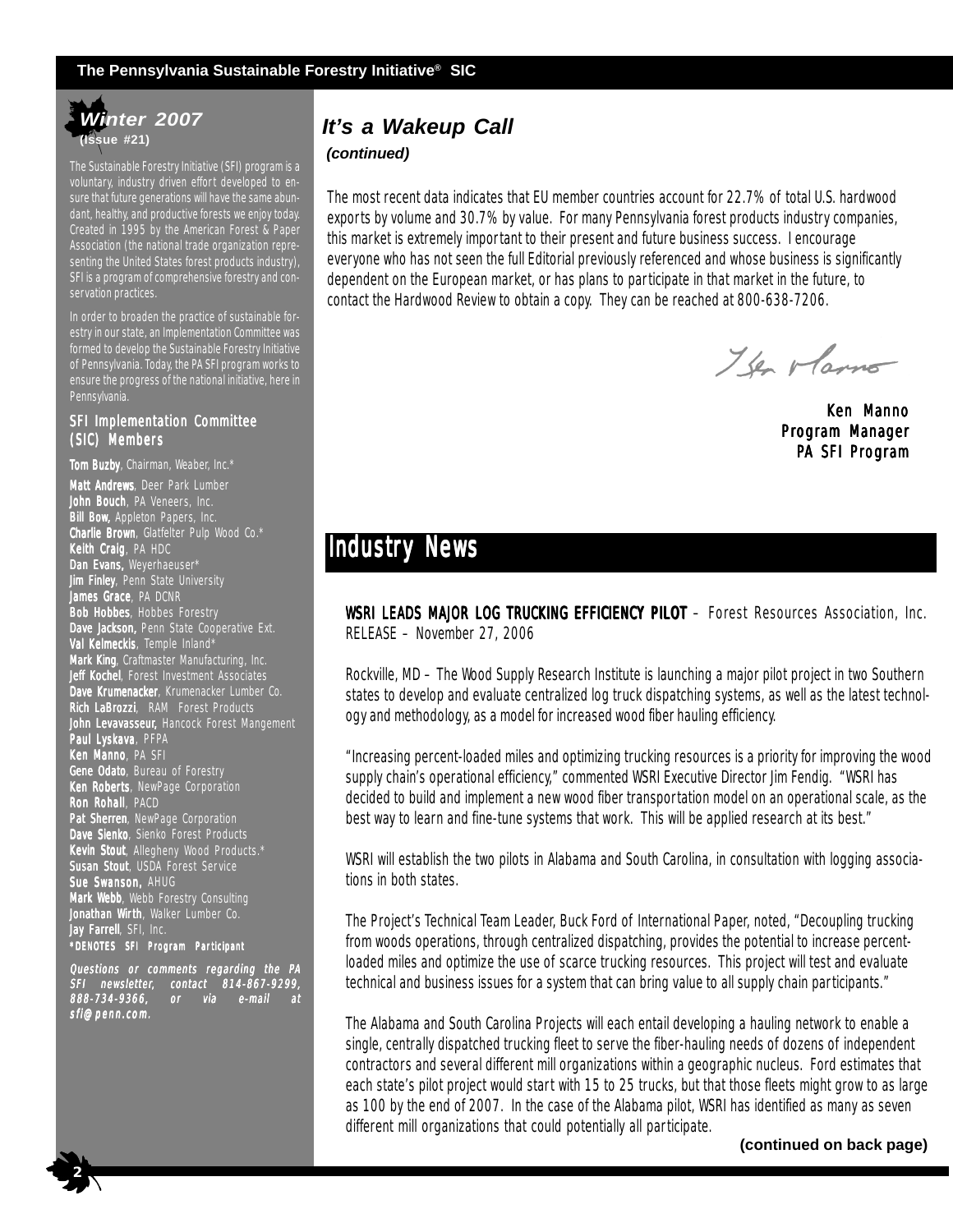

# Pennsylvania Sustainable Forestry Initiative<sup>®</sup> SIC Block 1 Schedule 2007: March 7 - May 24, 2007

*CORE COURSES (Must complete Environmental Logging, Logging Safety and First Aid/ CPR to complete SFI Core Training Requirements. First Aid/CPR may be taken through other entities. To receive credit, send us a copy of your First Aid/CPR cards.)*

|                 | COURSE DATE     | <b>COURSE NAME</b>           | LOCATION                                | <b>REGISTRATION DEADLINE</b> |         | COST             |
|-----------------|-----------------|------------------------------|-----------------------------------------|------------------------------|---------|------------------|
| (Wed.) 3/7/07   |                 | Environmental Logging        | Potter Co. Conservation Dist. Office    | (Wed.)                       | 2/28/07 | \$55.00          |
| (Fri.)          | 3/9/07          | Environmental Logging        | Weaber, Inc.                            | (Fri.)                       | 3/02/07 | \$55.00          |
|                 | (Wed) 3/14/07   | Logging Safety               | BOF Office Forbes S.F., Laughlintown    | (Wed.)                       | 3/07/07 | \$55.00          |
|                 | (Thur.) 3/15/07 | Logging Safety               | Appleton Paper Mill, Roaring Spring     | (Thur.)                      | 3/08/07 | \$55.00          |
| (Wed.) 3/21/07  |                 | <b>Environmental Logging</b> | BOF Office Forbes S.F., Laughlintown    | (Wed.)                       | 3/14/07 | \$55.00          |
|                 | (Thur.) 3/22/07 | Environmental Logging        | Appleton Paper Mill, Roaring Spring     | (Thur.)                      | 3/15/07 | \$55.00          |
| (Thur.) 3/22/07 |                 | Logging Safety               | DCNR Office, Emporium                   | (Thur.)                      | 3/15/07 | \$55.00          |
| (Fri.) 3/23/07  |                 | Logging Safety               | Weaber, Inc., Lebanon                   | (Fri.)                       | 3/16/07 | \$55.00          |
| (Wed.) 3/28/07  |                 | Environmental Logging        | The Fulton Theatre, McConnellsburg      | (Wed.)                       | 3/21/07 | Call for details |
| (Tue.) 4/10/07  |                 | Logging Safety               | DCNR BOF Owego Foreman HQ, Lordsville   | (Tue.)                       | 4/03/07 | \$55.00          |
| (Tue.) 4/10/07  |                 | Logging Safety               | DCNR Office, Penfield                   | (Tue.)                       | 4/03/07 | \$55.00          |
| (Wed.) 4/11/07  |                 | Environmental Logging        | DCNR BOF Owego Foreman HQ, Lordsville   | (Wed.)                       | 4/04/07 | \$55.00          |
| (Thur.) 4/12/07 |                 | <b>FA/CPR</b>                | DCNR BOF Owego Foreman HQ, Lordsville   | (Thur.)                      | 4/05/07 | \$45.00          |
| (Tue.) 4/17/07  |                 | <b>Environmental Logging</b> | Warriors Mark UMC, Warriors Mark        | (Tue.)                       | 4/10/07 | \$55.00          |
| (Wed.) 4/18/07  |                 | <b>Logging Safety</b>        | Warriors Mark UMC, Warriors Mark        | (Wed.)                       | 4/11/07 | \$55.00          |
| (Thur.) 4/19/07 |                 | <b>Environmental Logging</b> | Mahoning Twp. Municipal Bldg., Danville | (Thur.)                      | 4/12/07 | \$55.00          |
| (Thur.) 4/19/07 |                 | FA/CPR                       | Warriors Mark UMC, Warriors Mark        | (Thur.)                      | 4/12/07 | \$35.00          |
| (Thur.) 4/26/07 |                 | Environmental Logging        | Jefferson Co. DCNR Office, Brookville   | (Thur.)                      | 4/19/07 | \$55.00          |
|                 | (Wed.) 5/02/07  | <b>Environmental Logging</b> | Fire Hall, Johnsonburg                  | (Wed.)                       | 4/25/07 | \$55.00          |
|                 | (Thur.) 5/24/07 | <b>Environmental Logging</b> | Moose Lodge, Port Allegany              | (Thur.)                      | 5/17/07 | \$55.00          |

**IMPORTANT NEWS: If you have taken Logging Safety in the past, you may retake it for your Continuing Education requirement until the end of 2007. PLEASE NOTE: Due to the recent changes in our requirements,**

**you will receive (2) years of CE Credit for this course! PLEASE CALL THE SFI OFFICE FOR MORE DETAILS!**

 *CONTINUING EDUCATION COURSES: (1) year of credit is given for 4-hr.\* courses and (2) years of credit is given for 8-hr. courses as per SFI Training Letter dated 1/5/07.*

| <b>COURSE NAME</b>                  | LOCATION                                                    | DEADLINE                            | COST                |
|-------------------------------------|-------------------------------------------------------------|-------------------------------------|---------------------|
| *Proactive Accident Prevention      | Powdermill Nature Reserve, Ligonier; 4pm-8pm                | (Mon.) 3/26/07                      | \$25.00             |
| *Logging Safety I & II (4-Hr total) | Fire Hall, Johnsonburg (Please call SFI Office for details) | (Tue.) 3/27/07                      | \$15.00             |
| *Proactive Accident Prevention      | DCNR Office, North Warren; 4pm-8pm                          | (Wed.) 3/28/07                      | \$25.00             |
| <b>GPS for Forest Management</b>    | Grand Valley Fire Hall, Grand Valley                        | (Thur.) 3/29/07                     | \$85.00             |
| *Proactive Accident Prevention      | DCNR Office, Penfield; 4pm-8pm                              | (Thur.) 3/29/07                     | \$25.00             |
|                                     | PSU Cooperative Ext. Off., Bellefonte; 4pm-8pm              | (Mon.) 4/16/07                      | \$60.00             |
| Intro. to Forest Management         | DCNR Office, Penfield                                       | (Tue.) 4/17/07                      | \$75.00             |
| Game of Logging 3                   | Caledonia, DCNR District 1                                  | (Tue.) 4/24/07                      | \$120.00            |
| Game of Logging 4                   | Caledonia, DCNR District 1                                  | (Wed.) 4/25/07                      | \$120.00            |
| SF2, AFM Sustainable Silviculture   | Babcock S.F., Ogletown                                      | (Tue.) 5/01/07                      | \$75.00             |
| Game of Logging 1                   | Sullivan Co. Area                                           | (Tue.) 5/15/07                      | \$120.00            |
| Game of Logging 2                   | Sullivan Co. Area                                           | (Wed.) 5/16/07                      | \$120.00            |
|                                     |                                                             | *Timber Harvest Planning on the Web | <b>REGISTRATION</b> |

For additional information, please contact the SFI office at (814) 867-9299 or Toll free at (888) 734-9366. Upon receipt of your completed registration form and payment, participants will receive further, more detailed

information regarding the classes.

**PLEASE NOTE:** For the most-up-to date schedule, visit www.sfiofpa.org. Also, please check our **upcoming newsletter for any changes or additions to the schedule.**

|                                                                                           | To Register for One or More of These Courses by Mail, Send Completed Form & Check<br>(made out to PA SFI SIC) to: 315 South Allen Street, Suite 418, State College, Pennsylvania 16801 |
|-------------------------------------------------------------------------------------------|----------------------------------------------------------------------------------------------------------------------------------------------------------------------------------------|
| Name Attending:                                                                           |                                                                                                                                                                                        |
| Name, Date & Location of<br>Courses Attending: _______<br>(Use back for additional space) |                                                                                                                                                                                        |
|                                                                                           |                                                                                                                                                                                        |
| Street Address:                                                                           |                                                                                                                                                                                        |
| City, State, & Zip Code:                                                                  |                                                                                                                                                                                        |
| Telephone Number: ____                                                                    | A Check is Enclosed for \$                                                                                                                                                             |

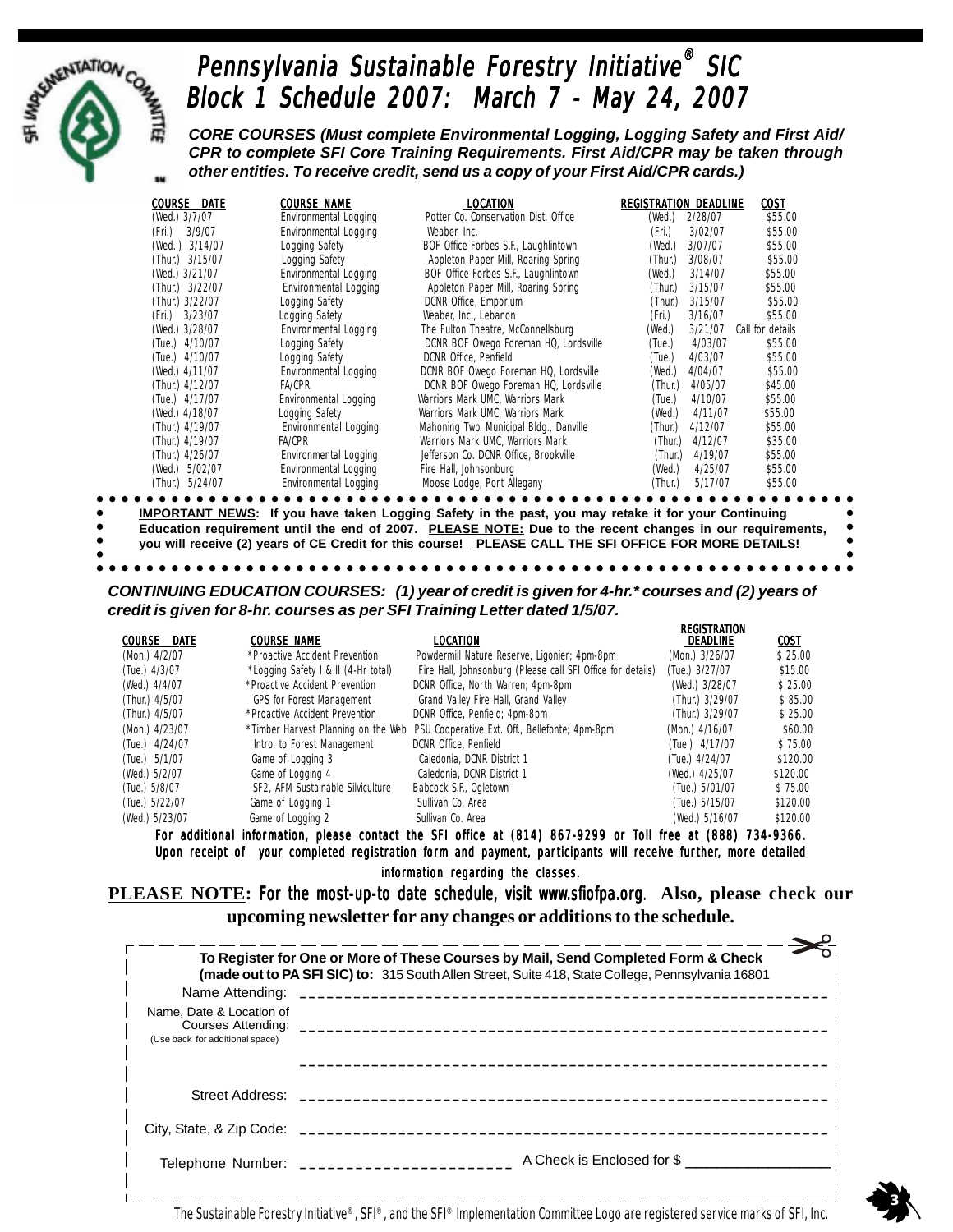# Mark your calendars

# **2007 TREE FARM INSPECTOR CERTIFICATION TRAINING SESSIONS**

**Three training sessions offered for professional foresters to become certified inspectors of Tree Farm properties:**

- **1. Wednesday, March 21, 2007 6:00 PM - 9:00 PM Forest Resources Building, Room 106 Penn State University, University Park, PA 16802**
- **2. Tuesday, April 3, 2007 9:00 AM - 12:00 Noon Bureau of Forestry, District 4 Office Laughlintown, PA 15655**
- **3. Thursday, April 5, 2007 9:00 AM - 12:00 Noon Lackawanna State Park Environmental Learning Center Dalton, PA 18414**

**To register, or to obtain additional information, please call Dave Jackson, PA Tree Farm Program Chairman, 814-355-4897 or by e-mail at CentreExt@psu.edu.**

## **TIMBER 2007**

Forest Products Equipment and Technology Exposition June 1-2, 2007 Friday -9-5, Saturday - 9-4 Ag Progress Days Site at Rock Springs, PA Rt. 45, 9 miles southwest of State College, PA **For Exhibitor Information, please contact:** Bob Oberheim at Pennsylvania State University Phone: (814) 863-2873 • Fax: (814) 865-1677 Cell: (814) 571-2128 • E-mail: PaTimberShow@psu.edu http://patimbershow.cas.psu.edu

Seminars and active demonstrations on site 55-acre show site with inside and outside exhibitor space Free Admission & Parking Opportunities to earn PA SFI training credit

**Timber 2007 is hosted by the Pennsylvania Forest Products Association and Penn State. Timber 2007 sponsors include the Pennsylvania Department of Agriculture's Hardwoods Development Council and Ag Choice Farm Credit.**

## **SEE RELATED ARTICLE ON PAGE 6**

 **4**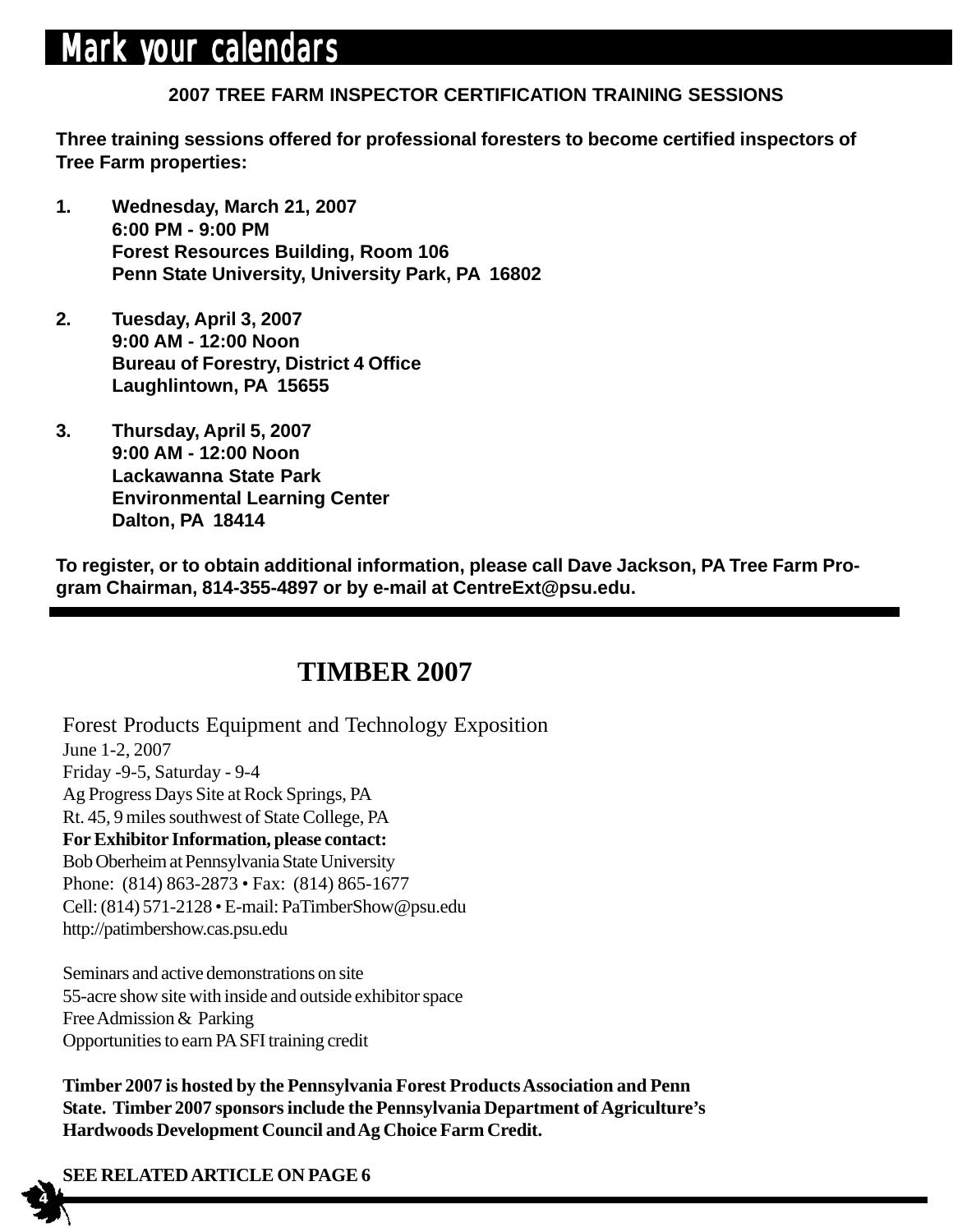# **In Brief**

#### **PORTABLE IN-WOODS BIOREFINERY?** - FRA Bulletin, August 31, 2006 - Volume 8, Number 10

In mid-August, MIT's Technology Review circulated a review of an emerging technology, owned by Ottawa-based Advanced Biorefinery, which claims to be able to convert logging slash into a potentially valuable "bio oil" by means of a portable pyrolysis system – chemical conversion through heat – which may be installed right at the logging site. The reasoning is that eliminating the expenses of transporting slash to a central processing plant more than makes up for a certain loss in economies of scale, since the bio oil product – which can potentially yield fuel and other valuable chemicals – and the charcoal byproduct condense the energy value of the slash into a much smaller mass.

The non-profit organization Sustainable Development Technology Canada says it will "contribute financing" toward a pilot project, involving Advanced Biorefinery and a "forest operator" in northern Ontario. More at www.technologyreview.com/read\_article.aspx?id=17298&ch=biztech, including a blog of both trenchant and clueless commentary.

#### HAVE YOU HUGGED YOUR TREES TODAY? - National Woodlands, Autumn 2006 Edition

Woodland owners have perfected a specialty in growing trees. Only in recent years has the role of trees been seriously studied for their impact on sustaining our environment and life itself on the planet. The results are both startling and impressive.

One mature tree absorbs approximately 12 pounds of carbon dioxide a year. Multiply that by the number of trees per acre, and again by the number of acres in trees, and a market for "carbon sequestration" emerges. For every ton of wood a forest grows, it removes 1.47 tons of carbon dioxide and replaces it with 1.07 tons of oxygen.

Around homes, trees provide natural beauty, homes for wildlife – especially songbirds – and shade. Three well-placed mature trees around a house can cut air-conditioning costs by 10-50 percent. Trees and other landscaping can increase property value by five to ten percent. In other words: Trees Are the Answer!"

#### TOUGH NEW TIMBER THEFT LAW TESTED IN NEW YORK – The Northern Logger, November 2006 Edition

In what is believed to be the first real test of New York State's updated Timber Theft laws, a Roxbury (Delaware County) forest owner was awarded more than \$62,800 for the illegal taking of 29 hardwood sawtimber trees. According to Andrew Van Buren of Hobart, attorney for the plaintiff, a parcel that adjoins his client's was sold in early 2005. In July of that year the new neighbor, while logging the property himself, crossed over the property line and illegally harvested 18 black cherry, 5 white ash, 3 red oak, 2 sugar (hard) maples and 1 red (soft) maple. When the two parties could not work out an agreement, the case went to Delaware County Civil Court.

The dispute hinged on the failure of the landowner/logger to properly identify the property lines. In determining the property line location, the offender relied upon tax maps and reputed locations from the realtor. Simple investigation and due diligence at the County Courthouse showed that there was a survey map on file for the parcel, and that lot line bearing and distance information were contained in the deed. Although criminal charges could have been filed, the case was brought to civil court because, according to Van Buren "he was more guilty of being dumb than being malicious."

After a short deliberation, the jury awarded the plaintiff the new statutory rate of \$250 per tree (\$7,250). The jury also awarded \$14,000 as the estimated timber value, and since the defendant was found to be negligent in his actions, the award was tripled by the jury (\$42,000). In addition the victim was awarded \$8,000 for property remediation, \$4,400 in interest charges and \$1,155 in court filing fees. According to Van Buren, the damages should be covered by the defendant's (homeowner's) insurance policy; however the punitive portions of the award, totaling \$35,250 are not covered. In this case, the jury apparently understood that timber trespass is theft, and compensated the landowner the maximum amount allowed by law.

#### CELLULOSE MAKES PLASTIC 3,000 TIMES STRONGER - The E-Forester, October 23, 2006 Issue

Researchers at the State University of New York College of Environmental Science and Forestry (ESF) are developing ways to use cellulose from wood to strengthen plastics, providing a lightweight component that has the added advantage of being biodegradable.

To view a video (Quicktime) about the research, visit the ESF website.

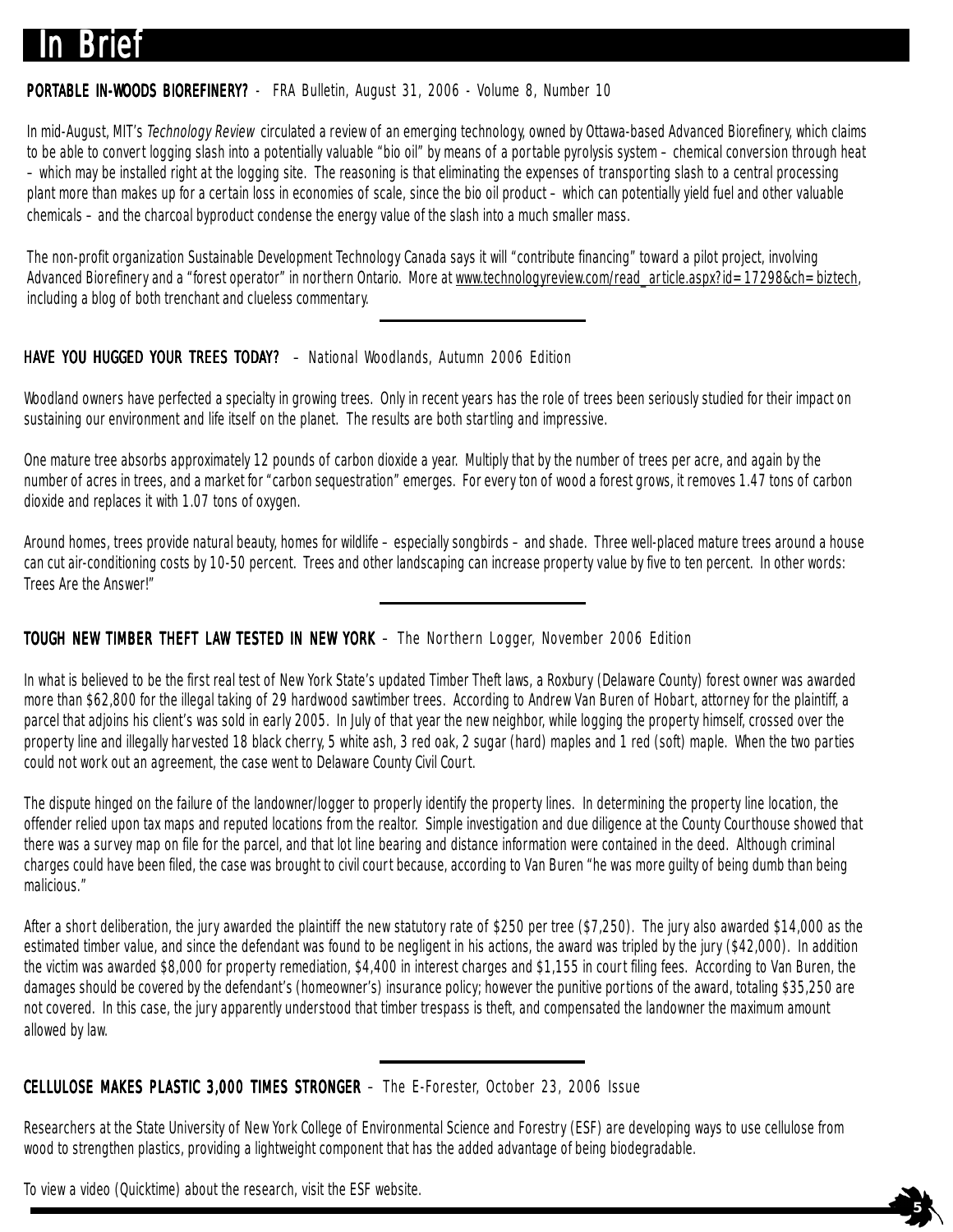# **Brief (continued)**

#### A PLANNING GUIDE FOR SMALL AND MEDIUM SIZE WOOD PRODUCTS COMPANIES – The E-Forester, September 11, 2006 Issue

At the beginning of the 21<sup>st</sup> century, North American wood products companies are facing competitive pressure from numerous sources. Traditional products are being manufactured in new regions and substitute products are being developed by competing industries. The bottom line is strained by greater restriction of natural resources and the general rising cost of doing business. All of this pressure is stretching the abilities of the wood products manager to the limit. The times are changing, and they're changing quickly. So what can be done to improve the chances of success and maximize a firm's capabilities? Research has shown that a formal planning process is a key to the success of manufacturing companies, especially with regard to developing new products and new markets. To download a copy of this report, visit the Forest Service Northeastern Area website.

#### HONDA CLAIMS CELLULOSIC ETHANOL BREAKTHROUGH - FRA Bulletin, October 27, 2006 Issue

On September 14, Japan's Honda Motor Company announced that it had co-developed the "world's first practical process" for producing ethanol out of cellulosic biomass, such as wood waste, corn stover, or switchgrass, with its partner, Research Institute of Innovative Technology for the Earth, a Japan-based non profit. According to the news release, the essential breakthrough was the bioengineering of a microorganism that is able to avoid interference of fermentation inhibitors in converting cellulosic sugars - as opposed to the conventional cane – or corn-derived sugars-into ethanol.

Honda stated it intended "to set up a pilot plant in 2008 at the earliest to test the technology for practical application," although "commercial application has not yet been discussed."

#### **NJ AUDUBON OPTS FOR MANAGEMENT** – FRA Bulletin, October 27, 2006 Issue

According to an October 13 article in the Press of Atlantic City (New Jersey), the New Jersey Audubon Society has "begun advocating what hunters have suggested for years: selective forestry and burning to improve wildlife habitat" on the state's Pinelands National Reserve. "It needs disturbance," comments the chapter's director of conservation. "The Pine Barrens of New Jersey need fire like the rainforest needs rain." Furthermore: "In order to restore (the Pine Barrens) to more natural conditions, what you need to do is do some selective thinning…and controlled burns." He also makes note of conditions making the unmanaged parcel susceptible to an ecologically disastrous catastrophic fire.

A Ruffed Grouse Society biologist also supports the plan and speculates that, in reporter Meggan Clark's paraphrase, "conservationists seem to have become aware that the hands-off approach is actually detrimental to forest diversity and ground-dwelling birds."

#### LA TIMES NOTES IMPACT OF MANAGEMENT WITHDRAWAL - FRA Bulletin, September 28, 2006 - Volume 8, Number 11

The August 31 Los Angeles Times ran a lengthy feature on the mountain pine beetle epidemic in the Intermountain West, and the effect it is having on vacationers' viewscapes and – perhaps – broader ecological values. Faintly suggesting "climate change" may be marginally to blame, reporter Stephanie Simon nonetheless concludes, "Perhaps the biggest factor is the age of the mountain forests. In central Colorado, for instance, decades of fire suppression and logging restrictions have left many slopes densely packed with lodgepole pines 100 to 120 years old. Such trees, which can reach about 70 feet, are the beetles' favorite habitat." And there's more: "After years of fighting wilderness logging, policymakers in many areas find themselves wooing timber companies in a bid to reduce fire risk and make way for new growth."

#### TIMBER 2007 FOREST PRODUCTS EQUIPMENT AND TECHNOLOGY EXPOSITION

 **6**

The Pennsylvania Forest Products Industry is gearing up for the next timber show – Timber 2007 – scheduled for June 1<sup>st</sup> and 2<sup>nd</sup>, at the Ag Progress Days Site at Rock Springs, 9 miles southwest of State College on Route 45. Both admission and parking are free. Some of the many highlights of this year's show are:

- 55 acres of exhibition grounds including indoor and outdoor displays with ample space for on-site equipment demonstrations.
- Attendees can explore the equipment and services of an estimated 100-plus exhibitors that are focused on serving the needs of the forest products industry.
- A variety of seminars will be offered to provide timely and important information on a number of issues affecting both our forest resource and our industry.
- During each day of Timber 2007, programs will be offered whereby attendees can earn PA SFI Continuing Education training credit.

Timber 2007 promises to be a beneficial experience for anyone and everyone who is part of the forest products industry, or who has an interest in the future of our state's vital forest resource.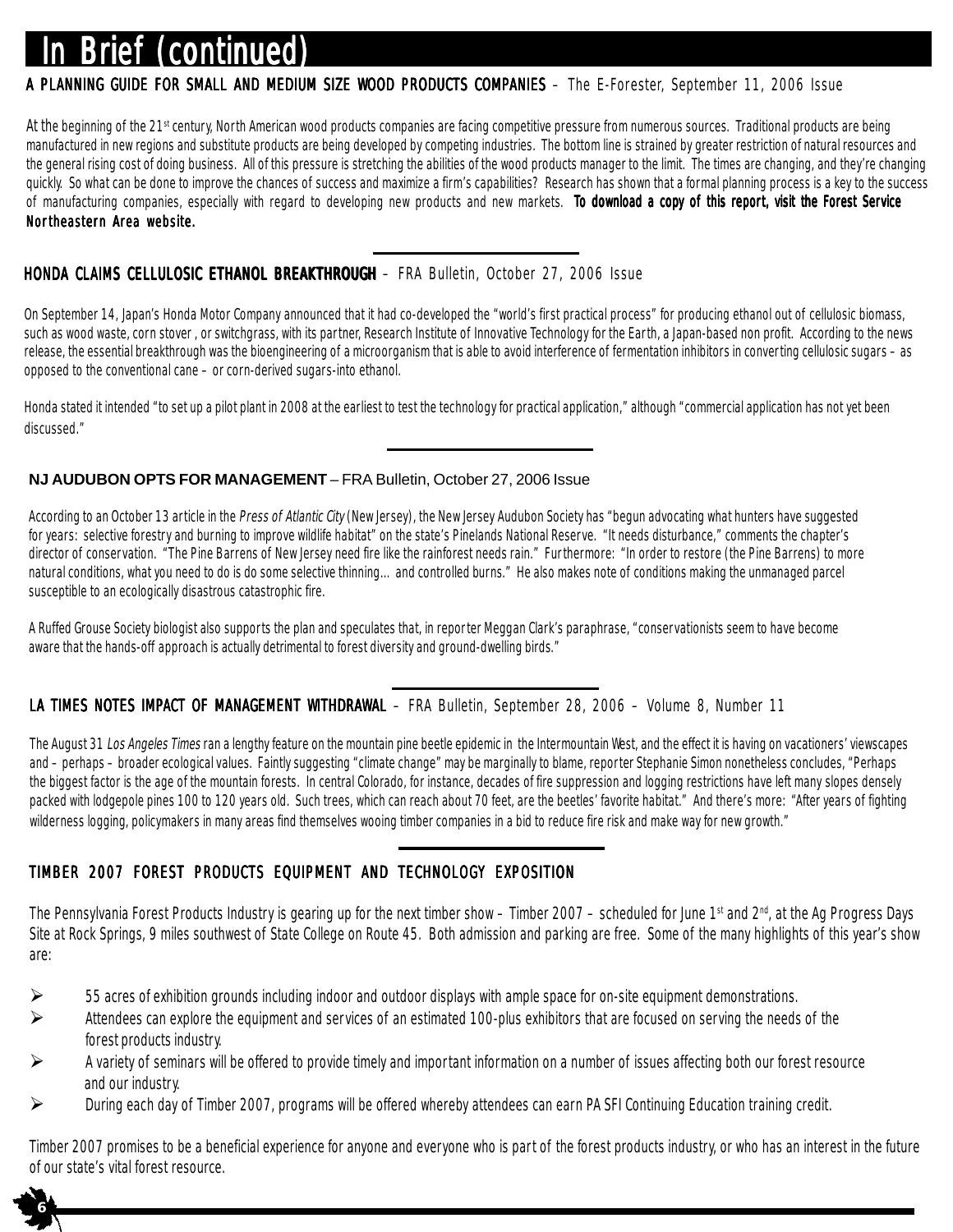#### CORE TRAINING COMPLETED

Since July 2006, the following individuals have completed Core Level training with the PA SFI. Core Level Courses are FA/CPR, Logging Safety, and Environmental Logging.

Kevin Brink Irvona<br>Mark Brown Spring Richard M. Brown Russ<br>Tim Crissman Rew Tim Crissman Jan Clark Hopewell Jeff Copenhaver Lock Haven Douglas Dellinger Lebanon<br>Roderick Duvall, Jr. Crystal Sr Sanford N. Ebersole New Bethlehem Michael Emerick Meyersdale Jacob M. Fremer Brockway Matt Gayley Kane Brian Gondek Coalport Randy Groover Farmington<br>David Henderson Meyersdale David Henderson Michael Holt Kane<br>Scott Houseknecht Montoursville Scott Houseknecht Richard Iddings Brockway<br>Robert Joll Connellsvi William Mann Muncy<br>Eliazer F. Manuel Frostbi Greg Marshall **Ebensbur**<br>Victor Marguardt **Unitwille** Victor Marquardt Unityvill<br>Jerry Martin Drifting Jerry Martin Mark Miller **White**<br>Andrew Miller **Berlin** Andrew Miller Berlin<br>Brian Minier Benton Brian Minier Benton<br>Kerry Morrison, Sr. Indian Head Kerry Morrison, Sr. Jim Myers Mt. Jewett Jacob Neiderhiser Ligonier<br>Dan Oleary St. Marys Dan Oleary St. Marys<br>
Fav W. Parsells Wellsboro Fay W. Parsells Wellsborous Wellsborous Payne Dennis Payne Wilcox<br>Benjamin Peachey Kinzer Benjamin Peachey Ruste K. Pittman Everett<br>Trevor Pittman Everett Trevor Pittman<br>David Platt Steve Powell William Richter Meyersdale<br>Steve Rishel Millmont Steve Rishel Millmont<br>Richard N. Robinson Bellefonte Richard N. Robinson Robert N. Robinson Howard<br>Dennis Rosenberry Fannettsburg Dennis Rosenberry Troy A. Rosenberry Fannettsburg Bill Sewell Kane<br>Kevin Sexton Holtwood Kevin Sexton Holtwood<br>Michael D. Shoemaker Mifflinburg Michael D. Shoemaker Gregory Shreffler Kane<br>
Jim Sluga Mt. Jo Lucas Stec Dustin Straw Curwensville<br>Earl Wangler Centerville Earl Wangler Nelson Weaver Mifflinburg Andy Whelpley Brockway Mike Yasurek **Kane**<br>Joshua Yusko Kane Joshua Yusko Jeremy Zeisloft Hughesville

**Continuing Education** Courses Completed Since July 2006

#### GARAGE SAFETY

Scott Andrus **Emporium** Fred Bradford West Decatur Jesse Brown Seward

Lewisburg<br>Emporium Mt. Jewett<br>Garland Richard A. Andrus Emporium

Spring Grove<br>Russell Crystal Springs Connellsville Frostburg, MD<br>Ebensburg

Charles F. Brown, Jr. Seward Jeff Christine Osceola Mills Charles L. Conner Driftwood Greg Denochick Morrisdale Luke Dillinger Johnsonburg Harry Dotts Osceola Mills Darrell Graham West Decatur Jeff Graham West Decatur Terry Haskin Coudersport Marvin E. Hoover Karthaus Marvin R. Hoover Karthaus Joseph Kocjancic Johnsonburg Rudy Kocjancic Leeper Donald T. Kovalick Clearfield Michael Krause West Decatur Mark Krumenacker Carrolltown John Levavasseur Coudersport William Lyon **Emporium** Dave Lytle Morrisdale Howard Rathbun Shinglehouse Daniel J. Rorabaugh Burnside Mark J. Selfridge Curwensville Jake Sorg St. Marys Jedidiah R. Sorg Emporium Richard T. Sorg Emporium Terry Swanson Kane Richard Swatsworth Woodland

#### GPS IN FOREST MANAGEMENT

#### GAME OF LOGGING 1

Jacky Ayotte Warren Center Donald Bratz

St. Marys

- Michael I. Dreese, Jr. Lewisburg
- Andrew L. Gessner Lykens Vernon Gessner Lykens<br>Ion Howard Tunkha Jon Howard **Tunkhannock**<br> **Rob Kirchner** St Marys Richard Kordes Lewisburg David Platt Lewisburg

Robert Powell Kingston Mark Ridall Mehoopany

James Ayotte Little Meadows<br>Donald Bratz Ckesburg Corey Case Denver Stuart Deprey Little Meadows Joshua Elliott Warren Center David Felix Loganton Andrew L. Graham Roaring Branch Lee T. Graham Morris Wilbur A. Hain Richfield Jeremy Hicks Unityville Mitchell D. Higley Dushore Scott Houseknecht Montoursville Gerald Hoy Port Matilda Jonathan Jeffries Loganton Peter C. Johnson Laurelton Marvin Kauffman Myerstown Victor Marquardt Unityville Elias S. Maurer Mifflinburg Brian Minier Benton Tim Nipple Mifflintown Tracy Nipple Mifflintown Sean Quinn Elverson Jude Richardson Cogan Station Dustin Straw Curwensville Oliver T. Vanada Spring Mills Brad Wendt Laurelton Harold Wodrig, Jr. Hughesville

Jeremy Zeisloft Hughesville

#### GAME OF LOGGING 2

Michael Becker Laurelton Donald Bratz Ickesburg Corey Case Denver David Felix Loganton Wilbur A. Hain Richfield Gerald Hoy **Port Matilda** Jonathan Jeffries Loganton Peter C. Johnson Laurelton Marvin Kauffman Myerstown Sam Lantz Myerstown Perry Libby Coudersport Elias S. Maurer Mifflinburg Leon Peachey, Jr. Paxinos Mark C. Potter Laurelton Sean Quinn Elverson Patrick D. Sherren Warriors Mark David L. Smoker Myerstown Dustin Straw Curwensville Adam J. Tegano Lebanon Brad Wendt Laurelton

#### GAME OF LOGGING 3

Luke DiBeradinis Morgantown Erich Estes West Chester Steve Forrester Shippensburg Ted Graybill Richfield Troy L. Holtry Orrstown Brad D. Houseknecht Muncy Valley Marvin Kauffman Myerstown Sam Lantz Myerstown Leon Peachey, Jr. Paxinos Nathan A. Poust Hughesville Charles L. Poust, Jr. Muncy Richard EC Powell Bethel Lloyd Sheaffer Richfield David L. Smoker Myerstown Adam J. Tegano Lebanon Joseph C. Vinton Media Preston Wilson Landenberg Dane M. Wodrig Muncy John Zwald Shermans Dale Parnell Zwald Shermans Dale

#### INTRO TO FOREST MANAGEMENT

Kevin Croyle Schellsburg Reuben Cunningham Huntingdon Stephen E. Dumm Nicktown Ron Hocker **Bedford** Lavon J. Kauffman Belleville David G. Krumenacker Carrolltown Calvin J. Leydig Hyndman Doug Morgan Cassville William R. Morgan Huntingdon James A. Movinsky Clymer Daryl Peachey Reedsville George E. Rabenstein Orbisonia Aaron M. Swarey Mill Creek Jonathan L. Swarey Allensville Daniel J. Yoder Belleville<br>Raymond Yoder, Jr. Belleville Raymond Yoder, Jr. Joshua Yusko Elton

#### WILDLIFE

Corey Case Denver

Jerry M. Nickel Carlisle Adin Otto Carlisle

Kevin E. Black Chambersburg Troy Coons Fayetteville Paul M. Iampietro Chambersburg Allan Moon Annapolis, MD Troy A. Rosenberry Fannettsburg Jody M. Rotz Spring Run Lewis Stern Fort Loudon Jonathan W. Whitsel Mapleton Depot

#### MISCELLANEOUS COURSES

Luke Dillinger Johnsonburg Dennis M. Brehm Lebanon Paul Noll Loretto John A. Williams Kane Josh Yusko Elton



FLAMBEAU ANNOUNCES BIOFUEL/PULP PROJECT

 FRA Bulletin, January 30, 2007 Volume 9, Number 2

On January 23, Flambeau River Biorefinery, LLC announced that it had entered into a Memorandum of Understanding with Atlanta-based American Process Inc. for the latter to provide project management and Engineering services for a woodsourced cellulosic ethanol project adjacent to the Flambeau River Papers mill in Park Falls, Wisconsin. According to the announcement, apart from producing 20 million gallons of cellulosic ethanol per year from spent pulping liquor, the Flambeau River complex's plans to replace its natural gas boilers with a biomass boiler or gasifier will make it the first "energy independent" integrated pulp and paper mill in North America. Production of ethanol is expected to begin "as early as 2009."



# David Zook Allensville

Gregory E. Baker Waynesboro Bill Barrick St. Thomas Doyle Baum Schuylkill Haven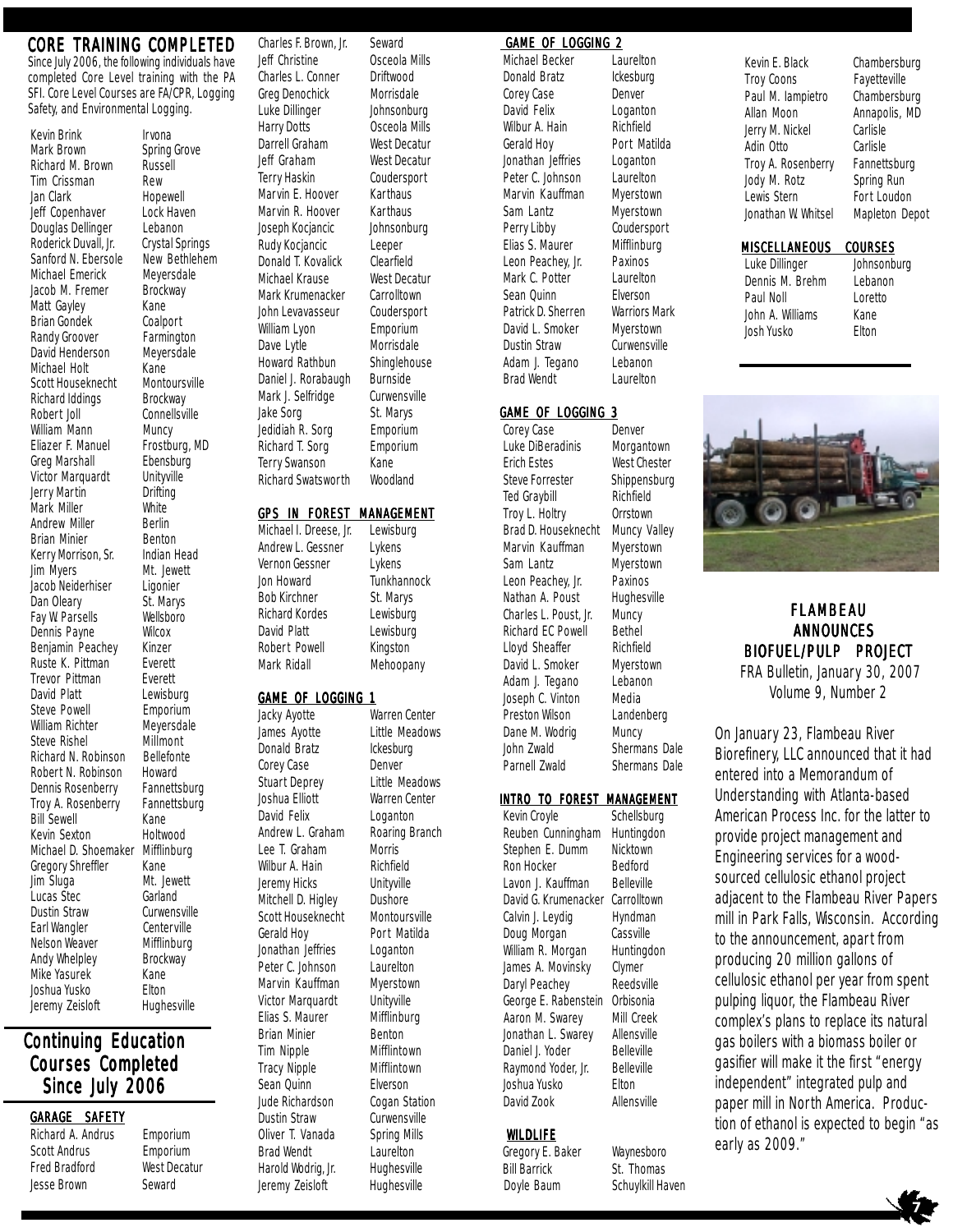#### EPA PUBLISHES SPCC AMENDMENTS - FRA Bulletin - January 10, 2007, Volume 9, Number 1

On December 26, 2006, the federal Environmental Protection Agency published several favorable amendments to its Spill Prevention, Control and Countermeasure (SPCC) regulations in the Federal Register, in response to comments submitted by FRA and other groups representing owners and operators of facilities that store 10,000 gallons of oil or less.

Here are the key changes, to take effect on February 26, 2007:

<sup>11</sup>

**8**

Qualified Facilities – Operations that store over 1,320 gallons, but less than 10,000, of oil-based fluids must have an SPCC Plan. Oil and other fluids that count towards the 1,320 threshold amount include the storage capacity of fuel tanks and hydraulic fluid reservoirs (55-gallon capacity or larger) of stationary equipment used on logging and forestry operations (that is, trailer-mounted loaders, delimbers, chippers and so on) and the storage capacity of refueling tanks.

Self-certification of SPCC Plans (in lieu of review and certification by a Professional Engineer, as required previously) by owners and operators of facilities (including field-based operations) with an oil storage capacity of 10,000 gallons or less is permitted if the operation meets the following criteria:

- $\triangleright$  The operation has experienced no single discharge of oil into navigable waterways of 1,000 gallons during the past three years; and
- $\triangleright$  The operation has experienced no two discharges of oil into navigable waterways each exceeding 42 gallons within any 12-month period during the previous three years.

EPS is working on a standardized checklist to be used by facilities that self-certify their SPCC Plans. FRA will develop a sample SPCC Plan that logging and forestry operations can modify to meet the SPCC Plan requirements.

Motive Power Exemption – EPA defines motive power containers as *self-propelled* vehicles that contain oil in capacities of 55 gallons or more, used to propel the vehicle or facilitate the operation of onboard equipment (such as hydraulic systems). Mobile refuelers are not included in this exemption (see below). Self-propelled non-transportation-related vehicles (such as skidders, forwarders, feller-bunchers, and harvesters) qualify for this exemption. Trucks used to transport logs, pulpwood, and equipment from jobsite to jobsite are exempt from the SPCC requirements as well, due to a Memorandum of Understanding between the federal Department of Transportation and EPA governing "highway" vehicles.

Oil-filled Operational Equipment – EPA defines oil-filled operational equipment as equipment with an oil storage container (or multiple containers) in which the oil-based fluid (55-gallon capacity or more) is used solely to power the equipment. On logging operations, oil-filled equipment may include stationary equipment mounted on trailers, such as loaders, delimbers and chippers. Although the cumulative capacity of the fuel tanks and hydraulic fluid reservoirs would count towards the 1,320-gallon threshold for preparing a SPCC Plan, oil-filled equipment is not considered a bulk storage container. Therefore, the EPA does not require passive secondary containment structures (such as dikes or berms), but will allow field-based forestry operations to adopt active measures (such as spill kits and contingency plans) to prevent oil discharges from entering navigable waters.

**Mobile Refuelers** – EPA defines a mobile refueler as a bulk storage container, whether on-board a vehicle or towed, that is designed or used solely to store and transport fuel to other vehicles or equipment. Despite mobile refuelers' being bulk storage containers, in regulating them, EPA has eliminated the "sized secondary containment" requirement (which would call for a secondary containment structure able to contain the entire quantity of oil in a refueling tank) in favor of "appropriate containment and/or diversionary structures to prevent a discharge into navigable waters," including the use of active measures (spill kits, contingency planning, and training) that would effectively contain the oil spill if one should occur.

Clearly, the use of mobile refueling tanks on logging and forestry operations offers the greatest exposure for oil spills and the application of the SPCC Plan requirements. However, EPA has greatly increased the flexibility of complying with the SPCC Plan requirements with the publication of these Technical **Amendments** 

To examine the 28-page SPCC Amendments (Federal Register, Vol. 71, No. 247, pages 77266-77293), visit www.epa.gov/oilspill/spcc\_dec06.htm or request a copy from FRA Director of Forestry Programs Steve Jarvis at sjarvis@forestresources.org, 301-838-9385.

Although, as noted, the effective date of the amended rule is February 26, 2007, EPA is proposing to extend the compliance deadline for the SPCC regulations until July 1, 2009 to allow for the development of an SPCC Plan compliance checklist and in anticipation of other revisions that EPA expects to propose later this year.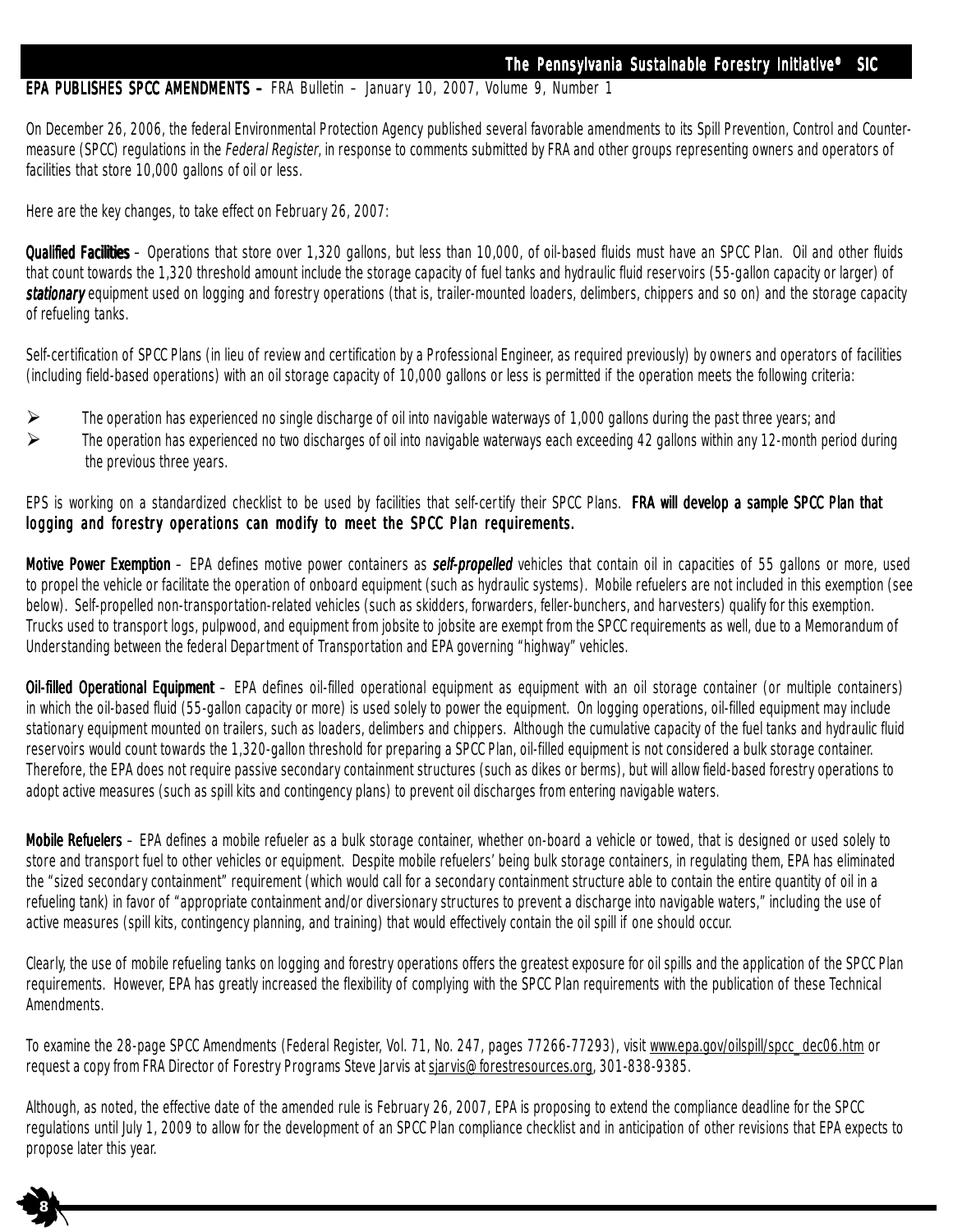#### **WANTED** CONTRACT LOGGING CREWS FOR EXPANDING PRODUCTION

We pay \$79.00 International Scale per thousand board feet, this equals approximately \$102.70 Doyle Scale per thousand board feet (depending on diameter of trees).

- **Rate is to cut and skid tree length to landing**
- If you have a loader, we pay more
- Landings and haul roads are installed by Weaber, Inc.
- Steady work year round
- Plenty of standing inventory
- Paid weekly

Harvesting areas include Pennsylvania and Maryland. Must have own skidder, chain saws and safety equipment to harvest timber for expanding hardwood lumber manufacturer located in southeastern Pennsylvania. **MUST BE WILLING TO TRAVEL and MUST BE A MINIMUM 2 MAN CREW.** Contact the Forestry Dept. at Weaber, Inc. at 1-800-745-9663.

#### **CANADA LEADS THE WORLD IN FOREST CERTIFICATION** –

The E-Forester, January 23, 2007 **Issue** 

December 31 – According to the Sustainable Forestry Certification Coalition, Canada is the world's certified forestland leader, with 305.7 million acres certified to the three sustainable forest management certification programs in use in Canada. Only one-tenth of the world's production forests are certified and yet Canada's contribution is greatest, accounting for over half of the certifications recognized by the global Programme for the Endorsement of Forest Certification Schemes and almost one quarter of Forest Stewardship Council certifications worldwide.

#### **SFI, Inc. Program Participants in Pennsylvania**

Allegheny Wood Products (3) Glatfelter Pulp Wood Co. (10) Hancock Forest Management (2) International Paper (10) NewPage Corp. (10) Temple-Inland (4) Weaber, Inc. (10) Weyerhauser (10)

#### **SFI Program Licensees**

PA DCNR - Bureau of Forestry

#### **PA SFI SIC Program Partners**

*Partners Program Participants are committed to the SFI Standards and pay a set fee annually based on sawmill production from Pennsylvania sawlogs.*

Appleton Papers, Inc. (9) Blue Ox Timber Resources (8) Bonham Log & Lumber, Inc. (8) Brode Lumber (8) BroJack Lumber Company, Inc. (6) Brooks Lumber & Timber Harvesting (9) Clear Lake Lumber (8) Cornerstone Forest Products (9) Craftmaster Manufacturing, Inc.(5) Cummings Lumber (8) @ <sup>+</sup> D&D Wood Sales, Inc. (2) Deer Park Lumber (9) Dwight Lewis Lumber Co. (5) C.A. Elliot Lumber (7) Heacock Lumber (6) Helsel Lumber Mill (2) R.J. Hoffman & Sons Lumber (6) Hyma Devore Lumber (8) Kern Brothers Lumber Company (6) Gerald King Lumber (9) Krumenacker Lumber Company (8) Kuhns Brothers Lumber (9) Lapp Lumber Company (8) Lauchle Lumber (9) Lee Brothers Lumber Company (5) Matson Lumber Company (6) Mountain Hardwoods (9) Mt. Airy Lumber Co. (4) Ordie Price's Sawmill (6) P & S Lumber Company (6) PA Veneers, Inc. (4) Patterson Lumber Co. Inc. (6) Pine Creek Lumber (8) RAM Forest Products (8) Salem Hardwood, Inc. (4) @<sup>-</sup> Solt's Sawmill (7) St. Marys Lumber Co., Inc. (8) Sterling Forest Products (6) Trumco, Inc. (3) Tuscarora Hardwoods, Inc. (7) W. B. Shaffer Lumber (9) Wheeland Lumber (9) @<sup>-</sup>

\**denotes new company ( )= years as participant Visit our web site for e-mail addresses* ( $\mathbf{a}$ ) and web site *links* () *for these Partners and Supporters!*

#### **PA SFI SIC Program Supporters**

*Supporter Companies help to promote sustainable forestry practices and pledge meaningful financial contributions.*

Allegheny Hardwood Utilization Group (4) Bailey Wood Products, Inc.(6) Bingaman & Son Lumber (7) @ 8 Brownlee Lumber Co. (2) Catawissa Lumber & Specialty Co. (4) Clarion Timber Co. (2) W. J. Cox Associates, Inc. (2) @ <sup>+</sup> Custead's Sawmill, Inc. (8) Forest Investment Associates (6) Hobbes Forestry Services (6) Horizon Wood Products (6) Keystone Chipping North, Inc. (5) Keystone Chipping South, Inc. (5) Long Forestry Services, Inc. (3) Northern Tier Hardwood Assoc. (4) Penn State University (5) **(Forest Land Management Office)**  $\mathbb{Z}^4$ Pennco International, Inc. (4) Red Rock Enterprises LLC (7) @ 8 Stiber Forestry (2) Suez Northumberland Cogen. (4) Sylvandale Forestry (6) TimberLeads, Inc. (5) Walker Lumber Co. (2)

\**denotes new company*

| 6)<br>3)    | Please send me information on<br><b>SFI's Partners</b><br>SFI Supporters $\sqcap$<br>SFI Program in general<br>send to:<br>PA SFI SIC, 315 South Allen Street,<br>Suite 418, State College, PA 16801<br>Name: |
|-------------|---------------------------------------------------------------------------------------------------------------------------------------------------------------------------------------------------------------|
| 5)<br>ħ     | Company:                                                                                                                                                                                                      |
|             | <b>Street Address:</b>                                                                                                                                                                                        |
|             | City, State, & Zip Code:                                                                                                                                                                                      |
| I web sitel | Telephone Number:                                                                                                                                                                                             |
| ers!        | Sawmill Manufacturer<br>Forester<br>Logger                                                                                                                                                                    |

 **9**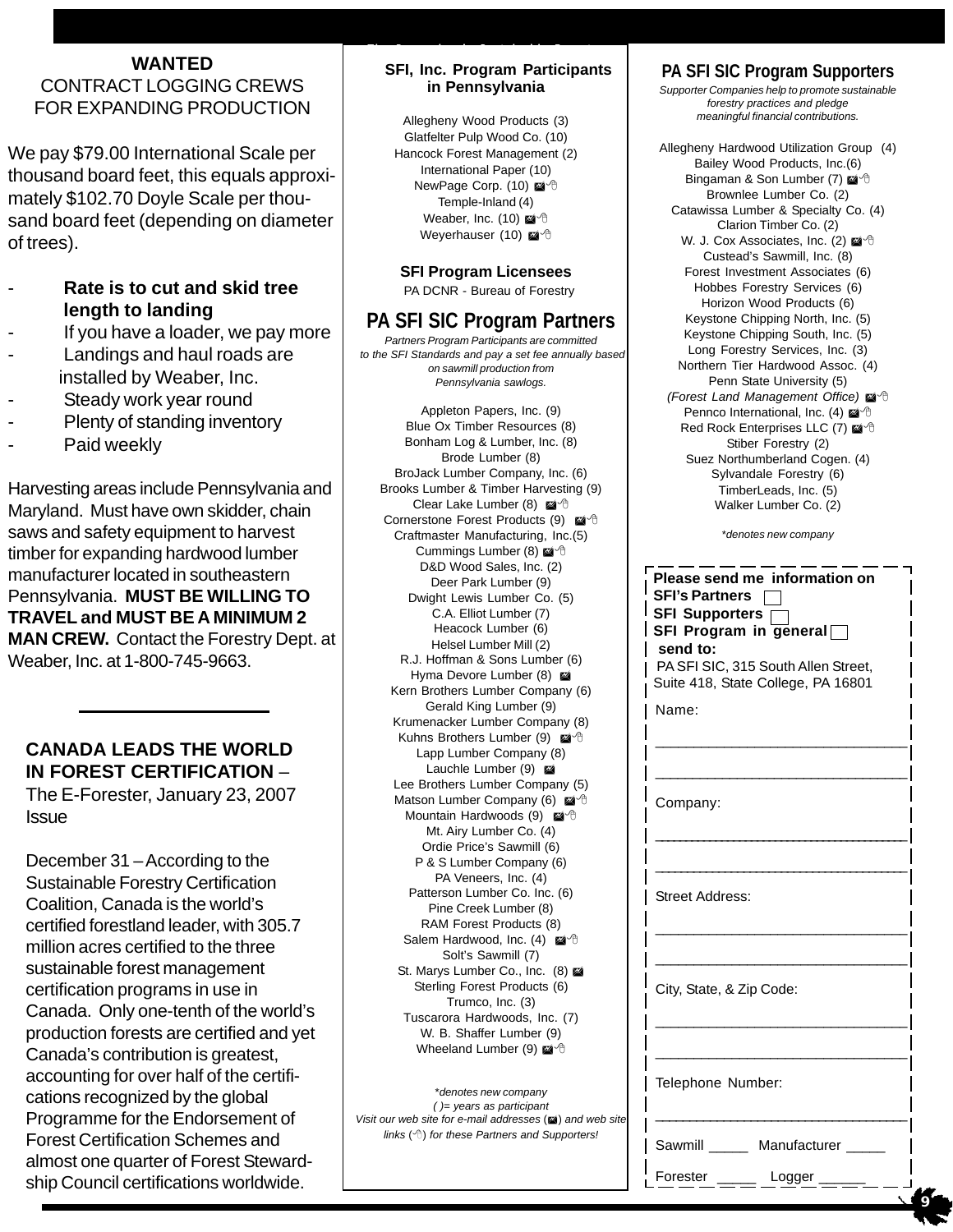#### ROAD POSTING REGULATIONS A HEADACHE IN PENNSYLVANIA by Martin Melville, Pennsylvania Loggers - Timber Harvesting, July/August 2006 Issue

Pennsylvania has 67 counties. Certainly other states have more than that. Our problem is that we also have more than 2,500 townships and boroughs. Each is a little kingdom supposedly bound to comply with state level regulations but frequently acts as it sees fit. Politically savvy yuppies are moving from the urban grind of Philadelphia, New York and New Jersey to take up residence in scenic rural areas of our state. Their ideas of the services government should regulate and those it should provide are frequently in conflict with the locals who have lived there most or all of their lives. They move in. They get elected or join the planning commission. They start changing things for the "better." Even if they aren't elected a supervisor or council member, they show up at meetings to make their points-of-view known. That's their right in this free society. I know this isn't the only part of this country where this scenario is played out.

The problems start when the local government heeds the call and declares "We must do something!" The result is another layer of regulation, more costs to be "absorbed" by business, and a kudzu-like thicket of regulations to be complied with. One hates to call the township office to inquire whether they have a timber harvesting ordinance for fear that just asking may result in enactment of an ordinance if one is not already in effect.

The idea behind road posting and bonding is simple enough: to hold accountable those who may cause damage to roads beyond normal wear and tear. Many rural roads suffer from poor drainage, little or no base, thin pavement (Pennsylvania's famous Pinchot pave job: tar and chip), or all of the above. During spring thaw many of our roads turn into putty. The potential for damage is very real. Unfortunately, posting and bonding can be used as part of a regulatory net some people refer to as "social engineering" to discourage logging, to save the forest and preserve something that can't be preserved. (Ever hear of succession?)

PennDot has relatively clear rules concerning the process a township must follow to post a road legally. Failure to do so can result in the township losing part or all of the fuel tax reimbursement it receives from the state. That reimbursement is typically a large chunk of the township's roads budget. The township must:

- 1. Conduct an engineering and traffic study. For this, the township can commission
- a pavement analysis or rely on "past experience."
- 2. It must pass an ordinance specific to the piece of road in question;
- 3. It must advertise the ordinance
- 4. It must contact known haulers
- 5. And it must put up signs according to DOT rules.

Failure to do any of these things can nullify the posting/bonding. Perhaps because the forest products industry tends to take what's handed to us, townships frequently don't do the engineering study or meet other requirements. But they do still post roads.

PennDOT is also clear about the amount a municipality is allowed to charge per mile of road: \$12,500 for paved road, \$6,000 for dirt or gravel road. There are documented instances such as a township requiring a \$60,000 bond for a road that it could legally charge \$20,000. Even with contact from attorneys and PennDOT, this township was not about to back down. The matter was resolved when the company went ahead and hauled on the road. The police stopped its trucks. The company notified the township that it wished to be cited for violating the posted weight limit. Only then did the township reconsider its position and allow the posting of the "legal" bond of \$20,000. This company did not throw up its hands and say "gosh. There's nothing we can do. Guess we'll have to pony up." In another case, the bond for 1.5 miles of paved road was \$18,750 in accordance with PennDOT regulations, for 10 loads of logs. That ties up a lot of capital. Another township declared it would not allow even one load to be hauled without an executed bonding agreement. It wouldn't be impossible for the cost of bonding the road to render small pieces of timber unsalable, perhaps a violation of the "taking" clause in the US Constitution. Here are some actions you can take to correct illegal ordinances and temper future regulation:

- $\triangleright$  Know the rules. Get a copy of your state's laws which define the regulations for legal posting and bonding. Comply. When the municipality does not (or will not) play by the rules, don't be afraid to call their bluff, as the company mentioned did.
- $\triangleright$  Know the system and how to use it. Some heavy reading may be required but it's worth it. Be able to stand up for your rights.
- Be proactive and professional. A positive attitude is important. Even if you've got steam coming out of your ears, don't cuss out the secretary. Let them know you think they're out of line and that you want a solution that continues to protect roads but is within the conditions set forth in the state's laws.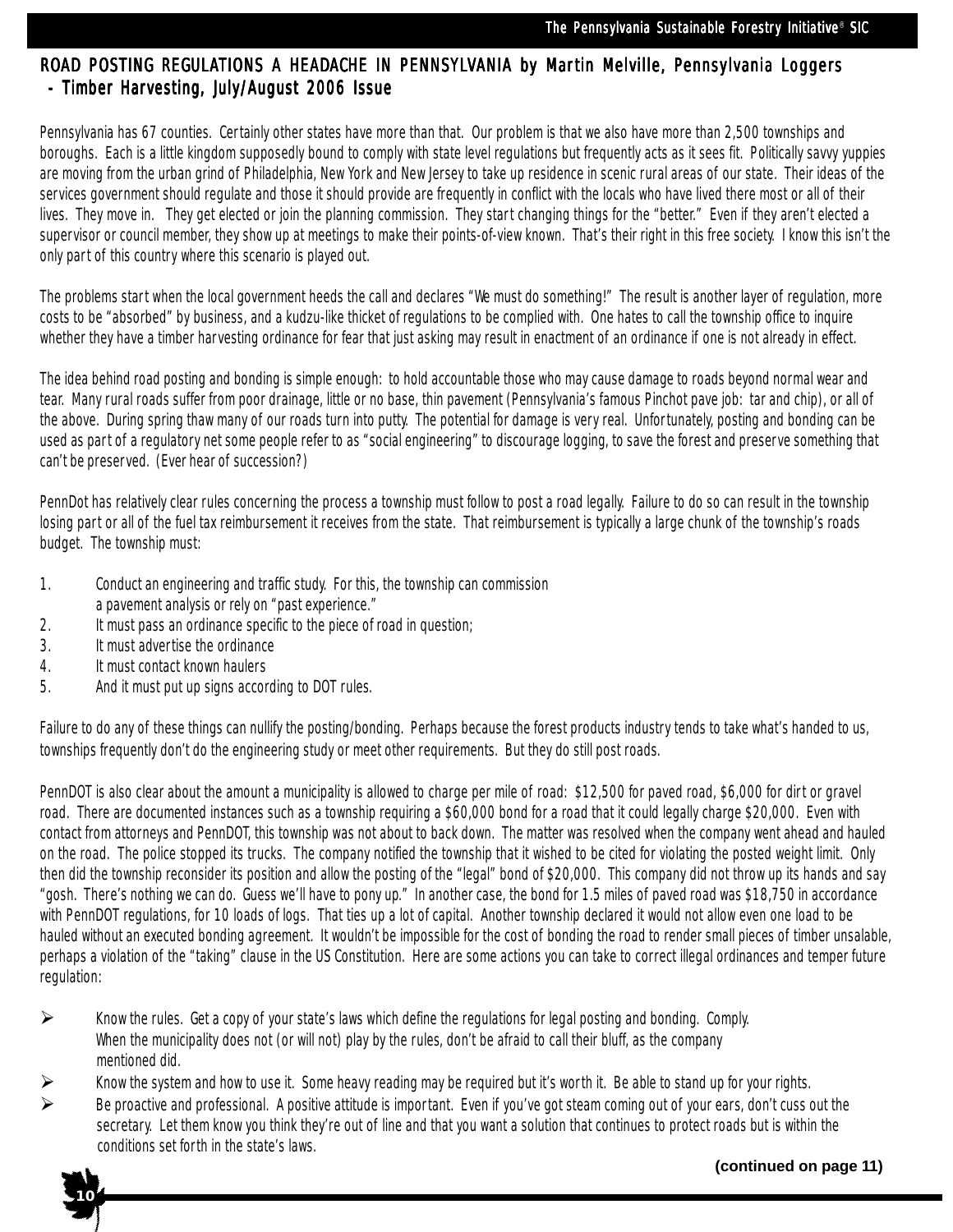**11**

#### ROAD POSTING REGULATIONS A HEADACHE IN PENNSYLVANIA  $(continued from page 10)$

- $\triangleright$  Be a known entity to your township's supervisors and your state representative and senator. They can help you. They may consult you. Networking isn't just for industry contacts.
- Watch the legal announcements. Try to attend public meetings held to collect feedback. Many ordinances result from a neighbor with a grudge, an ugly harvest, mud on the road or mud in the stream. Often the supervisors feel they must take some action. They (and their solicitor) may or may not know the laws they must comply with. Often your presence at a meeting can stop some bad things from happening. It's a lot easier to stop a bad law from being enacted than it is to change it once it's on the books.
- Be active in your state's forest products or logger's association. In Pennsylvania, the Pennsylvania Forest Products Association has done a great job combating local ordinances and working with the state legislature to be sure business conditions remain favorable for our industry.
- $\triangleright$  Explain to your customers the cost of excessive regulation and its effort on their bottom line. Encourage them to make their feelings known. Government is always more responsive when a constituent has something to say than when an outsider does.

I recently had the pleasure of speaking with Danny Dructor, Executive Director of the American Loggers Council. He told me that while our situation here in Pennsylvania may seem unique with all the municipalities having their own ordinances, loggers in other states face similar, perhaps even worse, regulations than we have here. By working with your state organization, you can have a positive impact on the regulatory climate, your business, and the entire industry.

## **Industry News**

GOVERNMENT AFFAIRS – IRS IN MN WITHHOLDING FUEL TAX ON MOBILE MACHINERY – FRA Bulletin – January 10, 2007 Volume 9, Number 1

In December, Ray Higgins of the Minnesota Timber Producers Association reported that the federal Internal Revenue Service has been conducting inspections of forest products industry businesses in Minnesota to verify compliance with "Taxable Fuel" rules. According to Higgins, one sawmill owner was cited for using dyed fuel (tax-exempt, for off-road use) in trucks bearing knuckleboom loaders – that are not licensed for overthe-road use and stay on the woodyard at all times.

This type of mobile machinery is exempt from federal excise and highway use taxes, including fuel taxes, on the basis of provisions included in the October 2004 "JOBS" bill, which exempts truck/trailer-mounted mobile machinery from federal fuel taxes IF the machine travels less 7,500 miles per year on public roads and meets the other three criteria stipulated: permanently mounted attachments operated off-road, chassis serves only as carriage for attachments, and chassis does not carry a payload.

The IRS is not denying the sawmill owner in question the federal fuel tax exemption for the truck-mounted loader; but it is requiring the owner to use clear, tax-paid diesel fuel in his loaders and then apply for a fuel tax refund at the end of the year, using Form 4136.

Remember: mobile timber harvesting machinery that cannot be licensed for highway use (skidders, forwarders, harvesters, feller-bunchers, and so on) continues to be exempt from federal fuel taxes and DOES NOT need to use clear, taxable fuel.

FRA would like to know if the IRS has audited you for using dyed fuel in mobile machinery. If so, and if there have been any unexpected outcomes, please contact FRA Director of Forestry Programs Steve Jarvis at (301) 838-9385., sjarvis@forestresources.org.